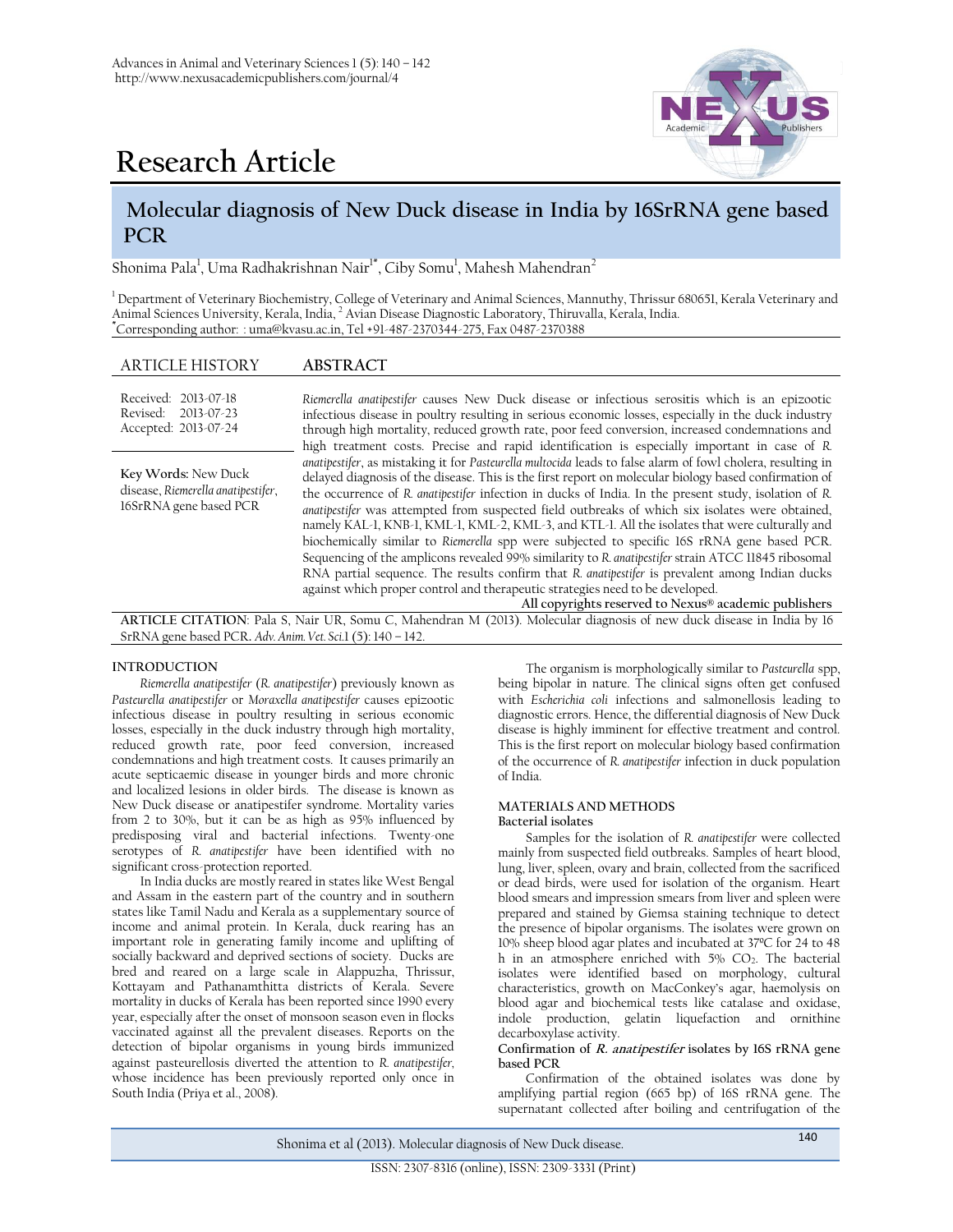colonies grown on blood agar was used as the source of DNA for PCR. The primers based on the conserved region of the 16S rRNA gene designed by Tsai et al. (2005) were used for amplification. The oligonucleotides RA20F2 (5´CAGCTTAACTGTAGAA CTGC3´) and RA20R4 (5´ TCGAGATTTGCATCACTTCG3´) were used in a 25µl reaction mixture containing 20 picomoles of each primer, 200 µmol  $l<sup>-1</sup>$ each of dATP, dCTP, dGTP, and dTTP;  $1.5 \text{ mmol } 1^1 \text{ MgCl}_2$ ; and 1.5 U of Taq DNA polymerase (Genei, Bangalore). The thermal cycling profile consisted of denaturation at 94°C for 30 seconds, annealing at annealing temperature for 30 seconds, and extension at 74°C for 1 min for 35 cycles followed by a final extension at 72°C for 7 min. The annealing temperature ascended from 58 - 68°C. The PCR products were electrophoresed in 2% agarose for 1h.

# **16S rRNA gene sequence analysis**

Using the RA20F2 and RA20R4 primer set, the amplified products were sequenced at the DNA sequencing facility at Sci genome Pvt. Ltd., Cochin, Kerala using an automated DNA sequencer (Applied Biosystems, USA). The sequences were aligned and compared with the sequence data retrieved from GenBank. Sequence similarity search was performed using Basic Local Alignment Search Tool (BLAST) network provided by the National Centre for Biotechnology Information (NCBI).

#### **RESULTS**

#### **Bacterial isolates**

Samples were collected from about thirteen suspected field outbreaks, six isolates turned positive for *R. anatipestifer* namely, KAL-1, KNB-1, KML-1, KML-2, KML-3, and KTL-1. The clinical signs of that could be observed included greenish diarrhoea, lethargy, ocular and nasal discharge, tremors of head and neck, swollen limbs and weight loss. Mostly young ducklings of 3-4 weeks of age were affected. In most cases, the gross lesions like congestion of meninges, fibrinous pericarditis, perihepatitis, spleenomegaly and airsacculitis could be detected (Fig 1).



Fig<sub>1</sub>

Gross lesions of (a) fibrinous pericarditis and b) congestion of meninges in R. anatipestifer affected ducklings

In adult females, the oviducts were filled with caseous yellowish white exudates. Smears prepared from heart blood, liver and spleen upon Giemsa's staining revealed comparatively larger bipolar organisms suggestive of *R. anatipestifer*. All the six isolates produced mucoid, convex, grayish-white and nonhaemolytic colonies on 10% sheep blood agar (Fig 2).

All the isolates were non-motile, Gram-negative, coccobacillary, catalase and oxidase positive. None of the six isolates grew on MacConkey's agar. All the isolates that were indole negative, ornithine decarboxylase negative and gelatin liquefaction positive were selected for further analysis by PCR.





Fig<sub>2</sub> .<br>Mucoid, convex, greyish-white, non-haemolytic colonies of R. anatipestifer grown on sheep blood aga

#### **Confirmation of R. anatipestifer isolates by 16S rRNA gene based PCR**

Among the range of annealing temperatures tested, the temperature of 54°C gave the optimum amplification. All the six isolates selected were successfully amplified with a 665 bp DNA product (Fig 3).





PCR amplified products of 16S rRNA gene confirming the presence of R. anatipestifer in all the six isolates Lane 1: KAL-1, Lane 2: KNB-1, Lane 3: KML-1, Lane 4: KTL-1, Lane 5: KML-2, Lane 6: KML-3, Lane 7: 50bp ladder

#### **16S rRNA gene sequence analysis**

The amplicons obtained from all the six isolates were subjected to sequencing. On blast analysis of the sequences generated, about 99% similarity to *R. anatipestifer* strain ATCC 11845 ribosomal RNA partial sequence (Accession no. NR 026025.1) could be noticed with respect to all the isolates.

#### **DISCUSSION**

*Riemerella anatipestifer* is the causative of epizootic infectious polyserositis of domestic ducks. Precise and rapid identification of *R. anatipestifer* is important to avoid diagnostic errors*.* About twenty-one serotypes of the organism have been identified with no significant cross-protection reported (Loh et al., 1992; Pathanasophon et al., 1995, 2002). The present study is focused on the establishment of the presence of New Duck disease in the duck population of India with the help of 16SrRNA gene based PCR.

The clinical signs of New Duck disease include greenish diarrhoea, lethargy, ocular and nasal discharge, tremors of head and neck and weight loss (Karstard et al., 1970; Kardos et al., 2007). Ducklings less than 5 weeks of age usually die 1 -2 days after the appearance of clinical signs, whereas older birds survived longer. According to Priya et al. (2008) clinical signs included dullness, huddling, poor feed intake, refusal to swim, purulant oculo-nasal discharge, greenish diarrhoea, incoordination and death. The gross lesions noticed like congestion of meninges, fibrinous pericarditis, perihepatitis, spleenomegaly and airsacculitis are in agreement with the previous studies (Dougherty et al. 1955; Zehr and Ostendorf, 1970; Leibovitz, 1972; Kardos et al., 2007). Pillai et al. (1993) showed that the bipolar organisms revealed by Leishman's staining of blood smear were larger than *P. multocida*.

*Riemerella anatipestifer* is characterized more by the absence than by the presence of specific phenotypic properties (Hinz et

Shonima et al (2013). Molecular diagnosis of New Duck disease. <sup>141</sup>